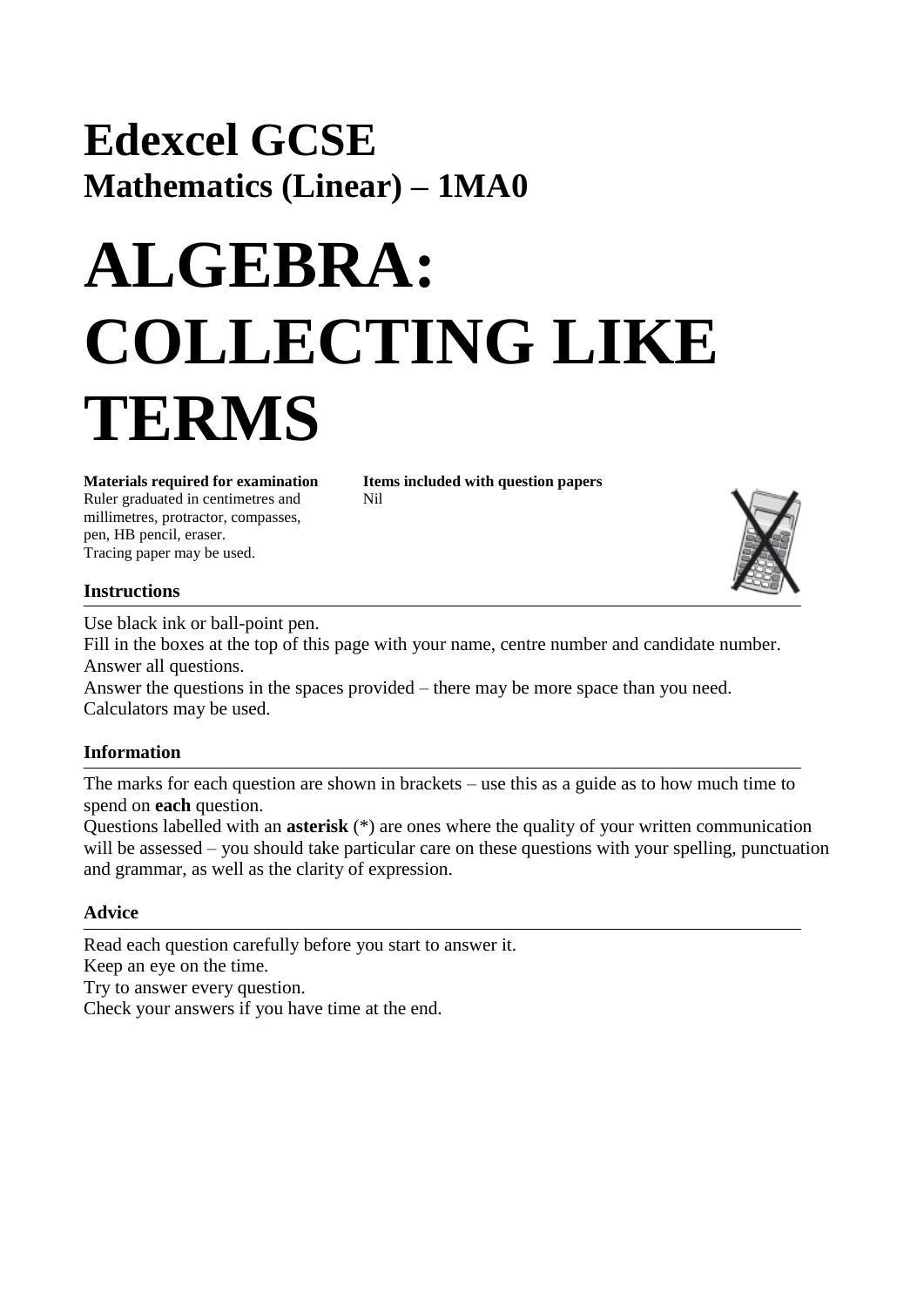|  | Simplify |  |
|--|----------|--|
|--|----------|--|

 $2.$ 

|    |     | (i) $c + c + c + c$                 |                        |
|----|-----|-------------------------------------|------------------------|
|    |     |                                     |                        |
|    |     | (ii) $p \times p \times p \times p$ |                        |
|    |     |                                     |                        |
|    |     | (iii) $3g + 5g$                     |                        |
|    |     |                                     |                        |
|    |     | (iv) $2r \times 5p$                 |                        |
|    |     |                                     | (4)                    |
|    |     |                                     | (Total 4 marks)        |
| 2. | (a) | Simplify $5p + 2q - 3p - 3q$        |                        |
|    |     |                                     |                        |
|    |     |                                     | (2)                    |
|    | (b) | Simplify                            |                        |
|    |     | (i) $3g + 5g$                       |                        |
|    |     |                                     |                        |
|    |     | (ii) $2r \times 5p$                 |                        |
|    |     |                                     |                        |
|    |     |                                     | (2)<br>(Total 4 marks) |
|    |     |                                     |                        |
| 3. | (a) | Simplify $y + y$                    |                        |

 $(1)$ 

(b) Simplify  $p^2 + p^2 + p^2$ 

 $(1)$ (Total 2 marks)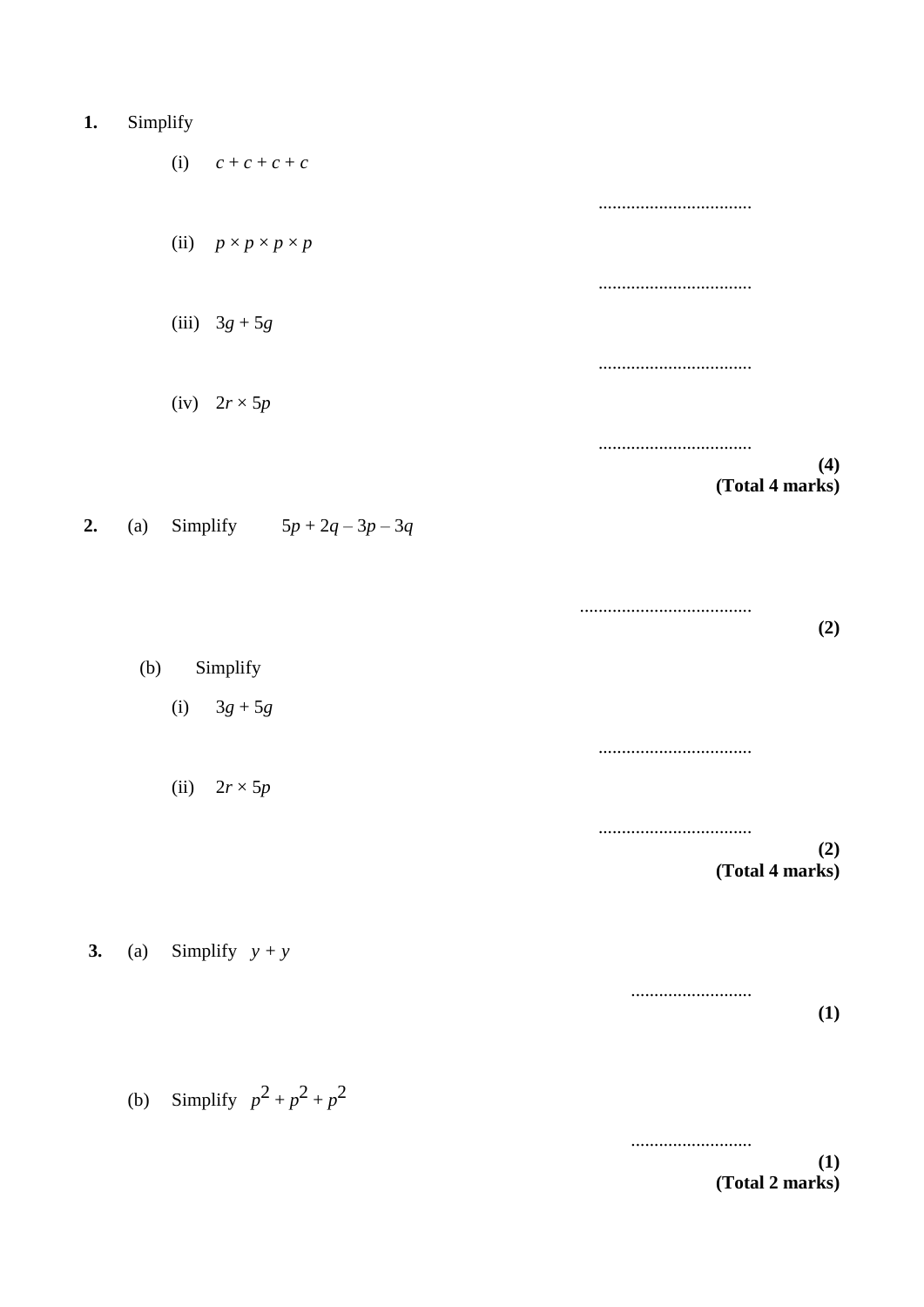| Simplify |  |
|----------|--|
|          |  |

 $5.$ 

| (a) | $c + c + c$             |                        |                 |
|-----|-------------------------|------------------------|-----------------|
|     |                         |                        | (1)             |
|     | (b) $e + f + e + f + e$ |                        |                 |
| (c) | $2a+3a$                 |                        | (1)             |
|     |                         |                        | (1)             |
|     |                         |                        |                 |
| (d) | $2xy + 3xy - xy$        |                        |                 |
|     |                         |                        | (1)             |
| (e) | $3a + 5b - a + 2b + 8$  |                        | (2)             |
|     |                         |                        | (Total 6 marks) |
| (a) | Simplify                |                        |                 |
|     |                         | $2x \times y \times 3$ |                 |
| (b) | Simplify                |                        | (1)             |
|     |                         | $5x + 3y - 2x + y$     |                 |
|     |                         |                        | (2)             |
| (c) | Simplify                | $y \times y \times y$  |                 |

**(Total 4 marks)**

**(1)**

.....................................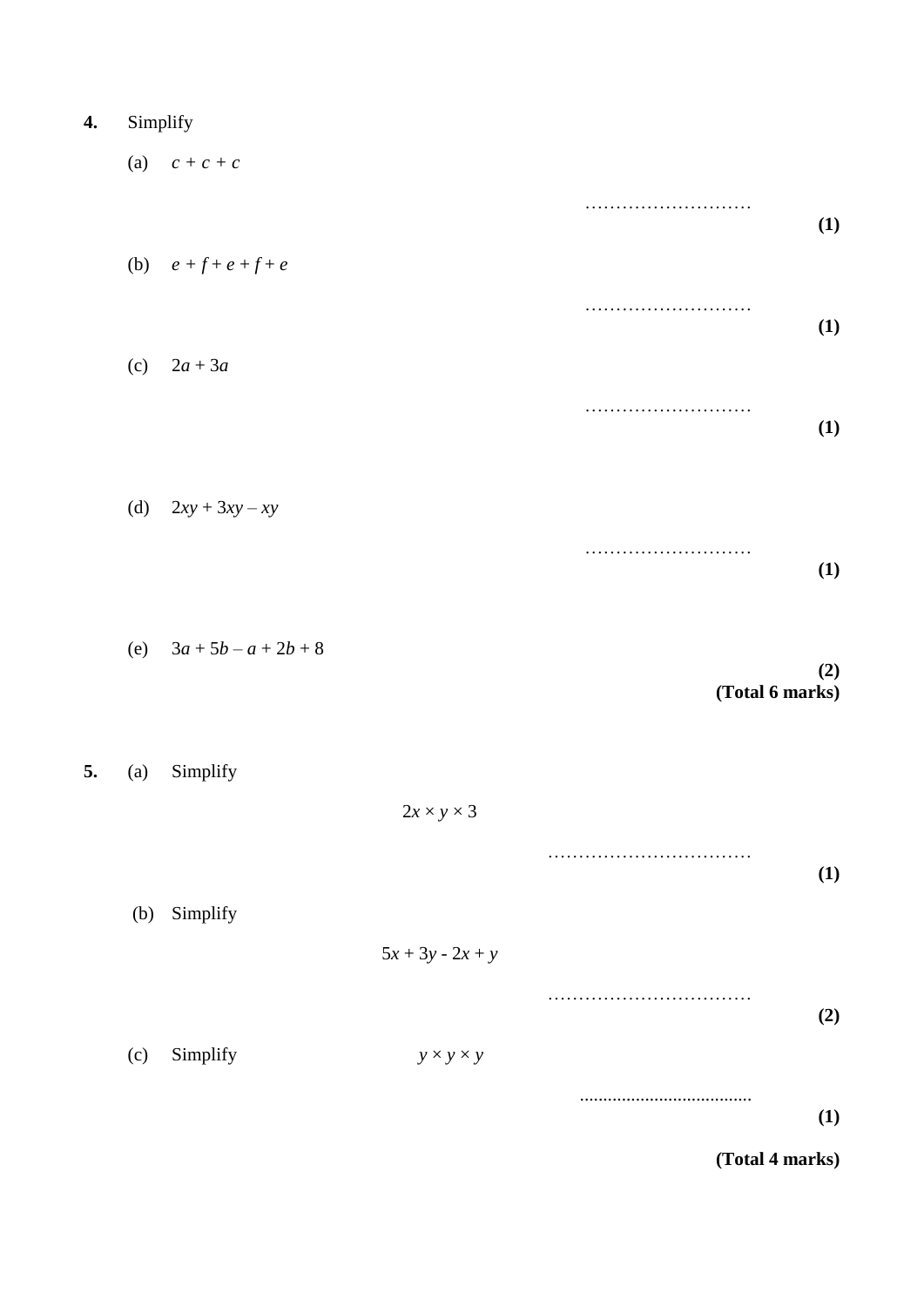| 6. | (a) |                         | Simplify $5bc + 2bc - 4bc$     |                                        |                        |
|----|-----|-------------------------|--------------------------------|----------------------------------------|------------------------|
|    |     |                         |                                |                                        | (1)                    |
|    | (b) |                         | Simplify $4x + 3y - 2x + 2y$   |                                        |                        |
|    |     |                         |                                |                                        | (2)                    |
|    | (c) |                         | Simplify $m \times m \times m$ |                                        |                        |
|    | (d) | Simplify $3n \times 2p$ |                                |                                        | (1)                    |
|    |     |                         |                                |                                        |                        |
|    |     |                         |                                |                                        | (1)<br>(Total 5 marks) |
| 7. | (a) | Simplify                |                                | $a + a + a + a$                        |                        |
|    |     |                         |                                |                                        | <br>(1)                |
|    | (b) | Simplify                |                                | $3 \times b \times 4$                  |                        |
|    |     |                         |                                |                                        | <br>(1)                |
|    | (c) |                         |                                | Simplify completely $4a + 5b - 2a + b$ |                        |
|    |     |                         |                                |                                        | (2)                    |
| 8. | (a) |                         | Simplify $2a + 7b - 3b + a$    |                                        | (Total 4 marks)        |
|    |     |                         |                                |                                        | (2)                    |
|    | (b) | Simplify                | $x^3 + x^3$                    |                                        |                        |
|    |     |                         |                                |                                        | (1)                    |
|    |     |                         |                                |                                        | (Total 3 marks)        |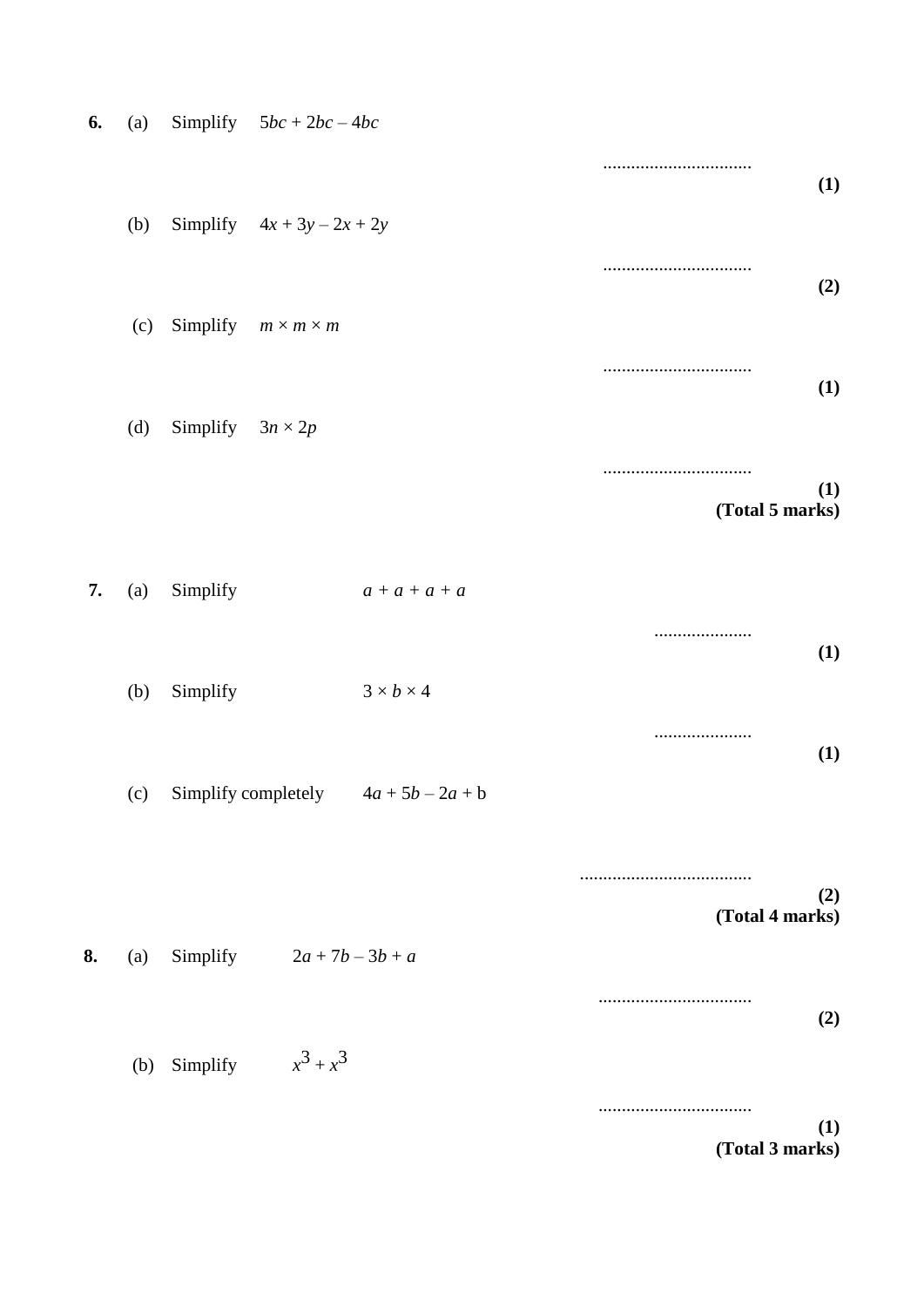|                        |   |                              | (a) Simplify $4p \times 5q$             |                | 9.         |
|------------------------|---|------------------------------|-----------------------------------------|----------------|------------|
| (1)                    |   |                              |                                         |                |            |
|                        |   |                              | Simplify $d \times d \times d \times d$ | (b)            |            |
| (1)<br>(Total 2 marks) |   |                              |                                         |                |            |
|                        |   |                              |                                         | Simplify       | <b>10.</b> |
|                        |   |                              | (i) $5g - 2g$                           |                |            |
| (1)                    |   |                              |                                         |                |            |
|                        |   |                              | (ii) $p \times p$                       |                |            |
| (1)<br>(Total 2 marks) |   |                              |                                         |                |            |
|                        |   | $3p + 2q - p + 2q$           | Simplify                                | <b>11.</b> (a) |            |
| (2)                    |   |                              |                                         |                |            |
|                        |   |                              | (b) Simplify $3y^2 - y^2$               |                |            |
| (1)                    | . |                              |                                         |                |            |
|                        |   | Simplify $5c + 7d - 2c - 3d$ |                                         | (c)            |            |
|                        |   |                              |                                         |                |            |
| (2)                    |   | $4p \times 2q$               | Simplify                                | (d)            |            |
| (1)<br>(Total 6 marks) | . |                              |                                         |                |            |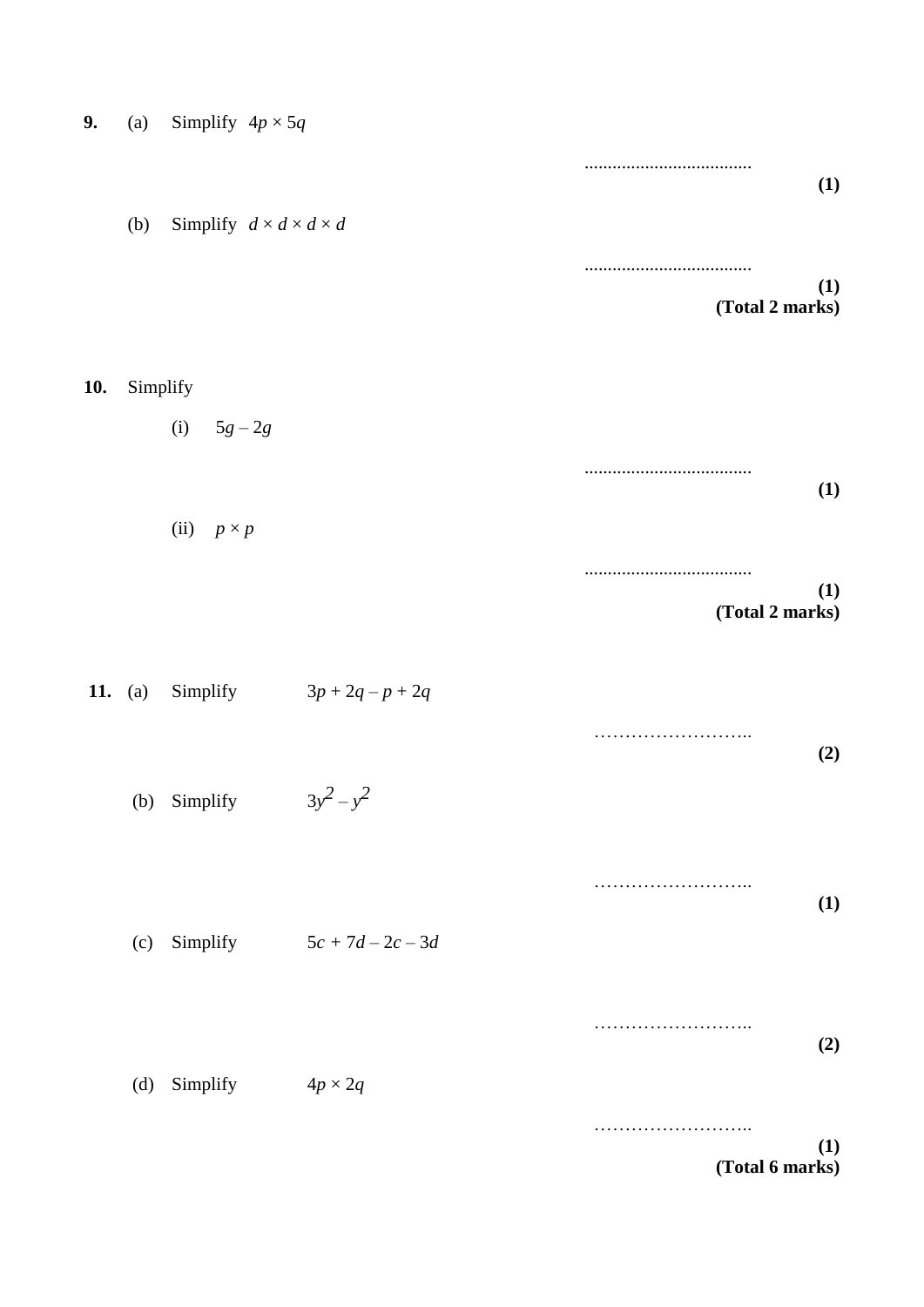| 12. | (a) |                              | Simplify $d+d+d+d+d$ |                        |
|-----|-----|------------------------------|----------------------|------------------------|
|     |     |                              |                      | (1)                    |
|     | (b) | Simplify                     | $y^2 + y^2$          |                        |
|     |     |                              |                      | (1)                    |
|     | (c) | Simplify                     |                      |                        |
|     |     | (i) $3a + 4b - 2a - b$       |                      |                        |
|     |     |                              |                      | (2)                    |
|     |     | (ii) $5x^2 + 2x - 3x^2 - x$  |                      |                        |
|     |     |                              |                      | (2)                    |
| 13. | (a) | Simplify $4x + 7y + 2x - 3y$ |                      | (Total 6 marks)        |
|     |     |                              |                      | (2)                    |
|     |     | (b) Simplify $2pq + pq$      |                      |                        |
|     |     |                              |                      | .<br>(1)               |
| 14. | (a) | Simplify                     |                      | (Total 3 marks)        |
|     |     | (i) $e + f + e + f + e$      |                      |                        |
|     |     |                              |                      |                        |
|     |     |                              |                      | (1)                    |
|     |     | (ii) $p^2 + p^2 + p^2$       |                      |                        |
|     |     |                              |                      | (1)<br>(Total 2 marks) |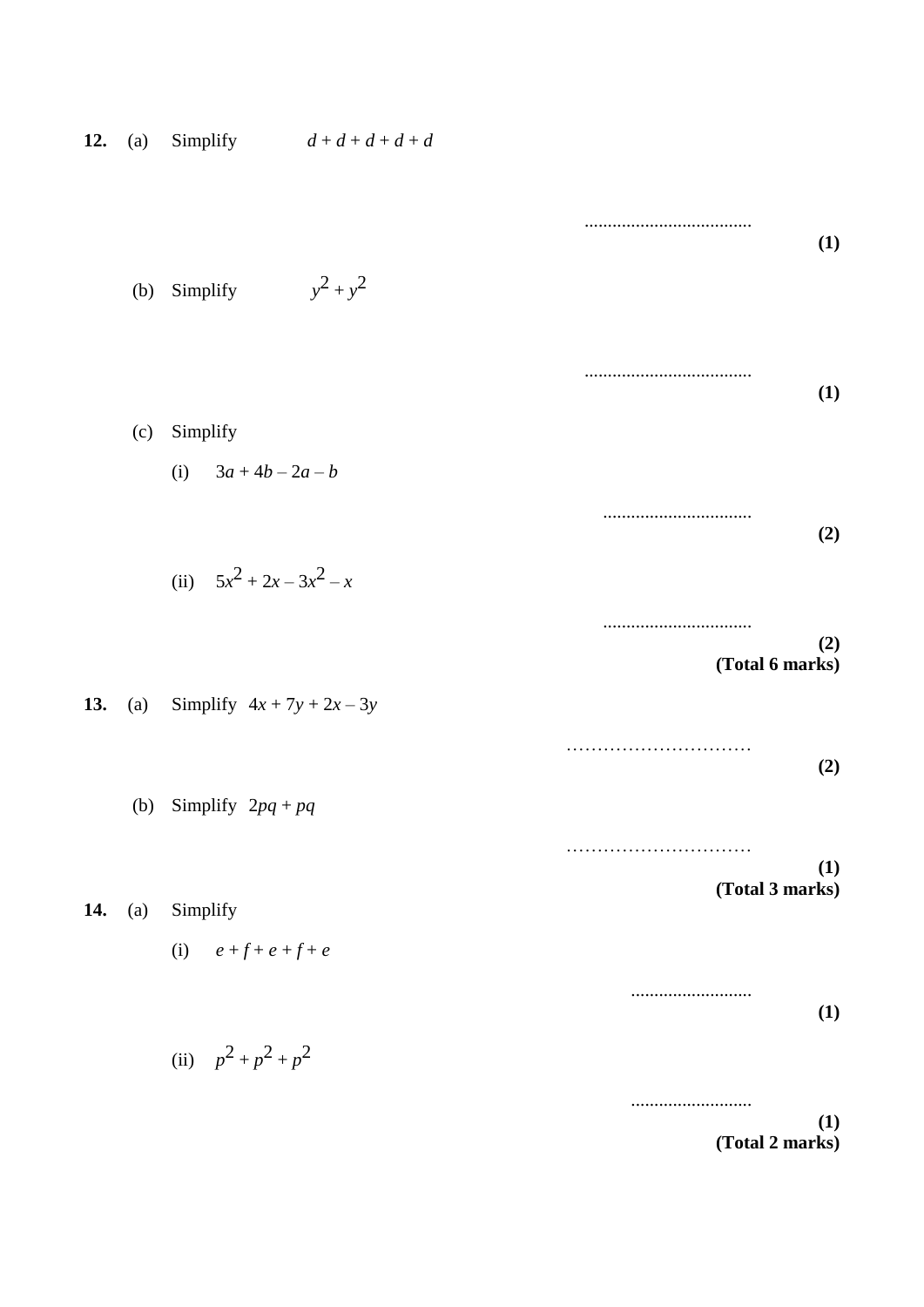| 15.<br>(a) | Simplify                     |                        |
|------------|------------------------------|------------------------|
|            | (i) $e+f+e+f+e+f+e$          |                        |
|            |                              | (1)                    |
|            | (ii) $p^2 + p^2 + p^2$       |                        |
|            |                              | (1)                    |
| 16. $(a)$  | Simplify $2x + 2x$           | (Total 2 marks)        |
| (b)        | Simplify $5y - 2y$           | (1)                    |
| (c)        | Simplify $2 \times 4p$       | (1)                    |
|            |                              | (1)<br>(Total 3 marks) |
| 17. (a)    | Simplify $c + c + c$         |                        |
|            |                              | (1)                    |
| (b)        | Simplify $2e \times 3f$      | (1)                    |
| (c)        | Simplify $9p + 2t - 2p + 3t$ |                        |
|            |                              | (2)<br>(Total 4 marks) |